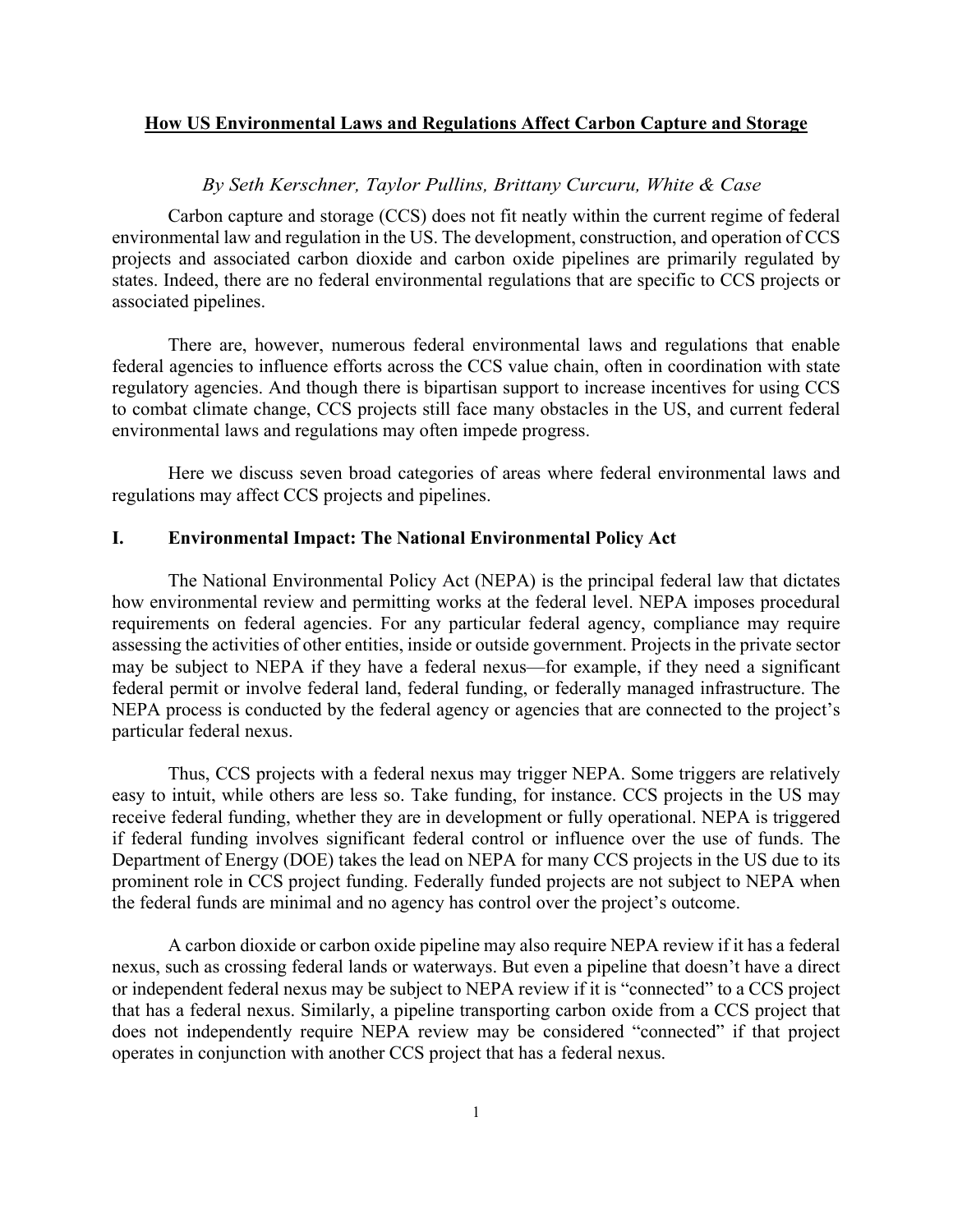It is worth noting that carbon dioxide and carbon oxide pipelines do not necessarily have the same potential for environmental impact as oil and natural gas pipelines. But given recent highprofile opposition and litigation relating to the environmental impact of oil and natural gas pipelines in the US, opposition to permitting of carbon dioxide and carbon oxide pipelines could increase, particularly for projects that involve NEPA review.

It is also worth noting that NEPA review can significantly delay a project—in part, because the process often involves many stakeholders and is subject to public review and comment. Those who oppose CCS projects may invoke NEPA to challenge them.

**The NEPA Process -** Prior to permitting and construction, CCS projects that are subject to NEPA must undergo an environmental analysis called an Environmental Assessment (EA). Generally, an EA evaluates the need for the proposed project, identifies and evaluates any reasonable alternatives, and assesses the environmental social, economic and cultural impacts of the proposed project and alternatives. This may involve consideration of potential impacts to air quality, soil, groundwater, surface water, biological resources, cultural resources, aesthetics and noise.

Based on the EA's results, the lead federal agency conducting the environmental review may then prepare a more rigorous assessment that is open to public review and comment, and responds to substantive public comments. This more rigorous assessment results in an Environmental Impact Statement (EIS). NEPA requires an EIS to be prepared whenever a proposal involves a "major federal action" that will significantly affect the quality of the human environment.

If an agency is required to prepare an EIS, it must do so in consultation with agencies that are conducting studies mandated by specified environmental laws. The EIS must include the comments of federal agencies that have jurisdiction by law or have special expertise with respect to any environmental impact involved. An agency must comply with NEPA's documentation requirements before any irreversible and irretrievable commitment of resources is made. The agency leading the NEPA process must prepare a record of decision that states whether it will issue a permit to the applicant, identifies alternatives considered and relevant factors used in making its decision, and outlines the mitigation, monitoring and enforcement measures required to avoid environmental harm.

**NEPA Exclusions -** A federal action (i.e., an action that has a federal nexus) may be "categorically excluded" from NEPA if it does not, individually or cumulatively, have a significant effect on the environment. The reason for an exclusion is usually explained in the NEPA procedure regulations that are adopted by each federal agency.

In 2011, for example, the DOE promulgated a new regulation to create 20 categorical exclusions to NEPA review. These excluded federal actions include experimental wells for injection of small quantities of carbon dioxide (wells that would be used over the duration of the project, to inject, in aggregate, less than 500,000 tons of carbon dioxide into a geologic formation). To be excluded, such wells and associated drilling activities must also (1) have a low potential for seismicity, subsidence and contamination of freshwater aquifers; (2) be compliant with applicable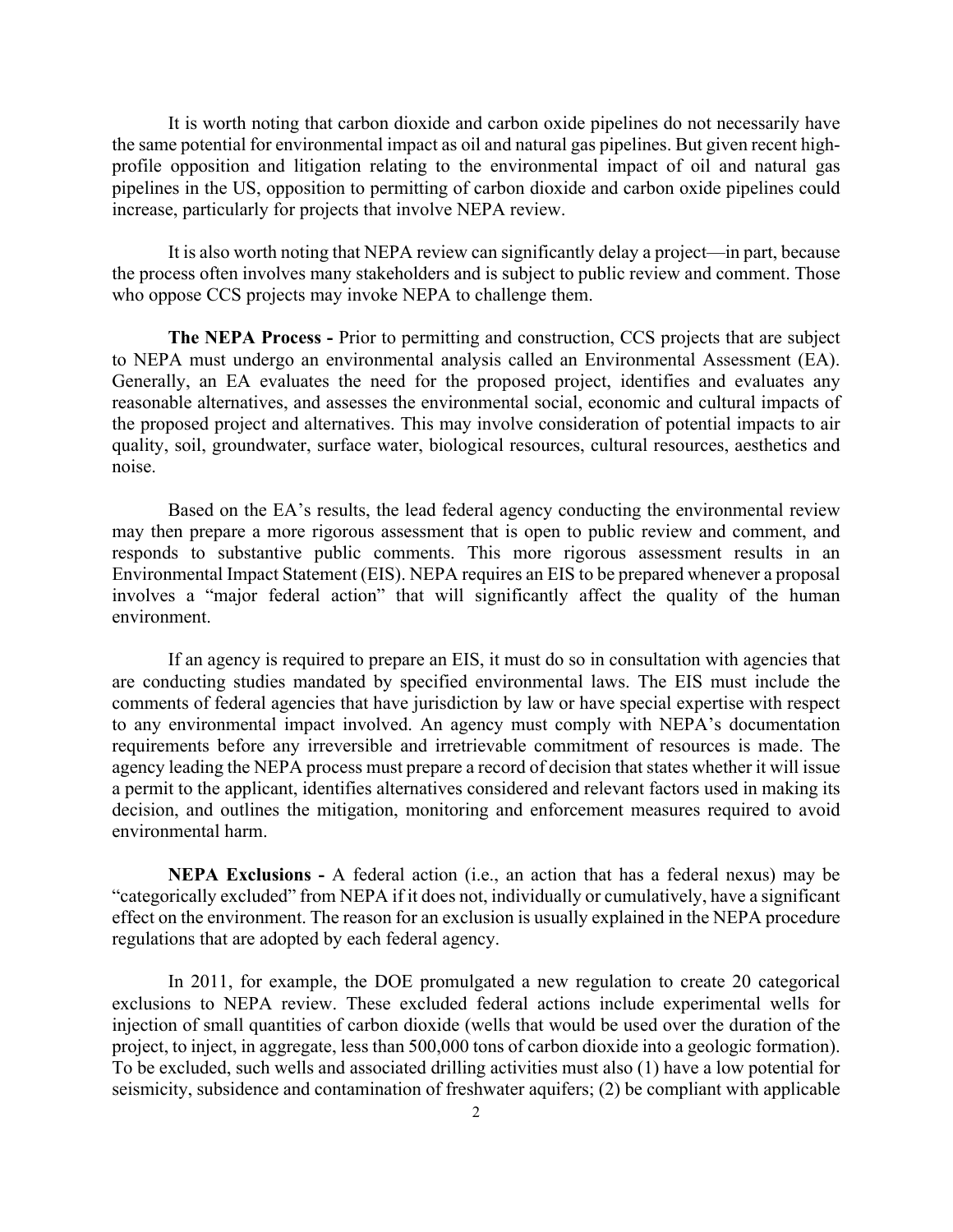requirements, best practices and DOE protocols; and (3) be sufficiently remote that they don't have the potential to cause significant impacts due to noise and other vibrations. Wells may be used for enhanced oil or natural gas recovery or for secure storage of carbon dioxide in saline formations or other secure formations.

**Connected: "Proposed Federal Actions and "Connected Actions" -** In the language of NEPA, projects are connected and therefore may be subject to NEPA review if they contain "proposed federal actions" that qualify as "connected actions."

Proposed federal actions are activities that have an existing or foreseeable federal nexus. Proposed federal actions qualify as connected actions if they automatically trigger other actions that may require NEPA review—actions that are "closely related" and "should be discussed" in the same NEPA document. Such proposed actions cannot or will not proceed unless other actions are taken previously or simultaneously or if the actions are interdependent parts of a larger action and depend on the larger action for their justification.

**Recent Revisions to NEPA -** On July 16, 2020, the White House Council on Environmental Quality published a final rule that revises how NEPA is implemented. The rule makes several procedural changes, including establishing presumptive time limits of one year for the preparation of EAs and two years for the preparation of EISs. It also makes several substantive changes, including redefining the terms "major federal action," environmental "effects" and "reasonable alternatives."

The rule went into effect on September 14, 2020. However, opponents of the rule filed challenges arguing that it is contrary to the purpose of NEPA, disregards cases and guidance documents interpreting NEPA, and violates the Administrative Procedure Act. Furthermore, President Biden issued an executive order directing the Environmental Protection Agency to review the July 2020 rule on January 20, 2021. The Biden administration is expected to rescind the rule.

## **II. Water & Wetlands: The Clean Water Act**

A federal permit may be required under the Clean Water Act if a CCS project or pipeline crosses water or wetlands. The Army Corps of Engineers issues permits for discharge of dredge or fill materials under Section 404 of the Clean Water Act. Section 404 requires a permit for any utility line crossing that requires the discharge of dredge or fill materials into US waters. This includes "any pipe or pipeline for the transportation of any gaseous, liquid, liquescent or slurry substance for any purpose."

The level of environmental analysis is based on the type of permit required. Permits issued under Section 404 are categorized as either general or individual. General permits cover activities that have minimal cumulative impact. Although projects assessed for general permits "undergo a stringent pre-approval evaluation process that involves a comprehensive environmental assessment under NEPA and also public notice and comment," the process does not involve substantive findings related to each discrete project. Individual permits cover water or wetland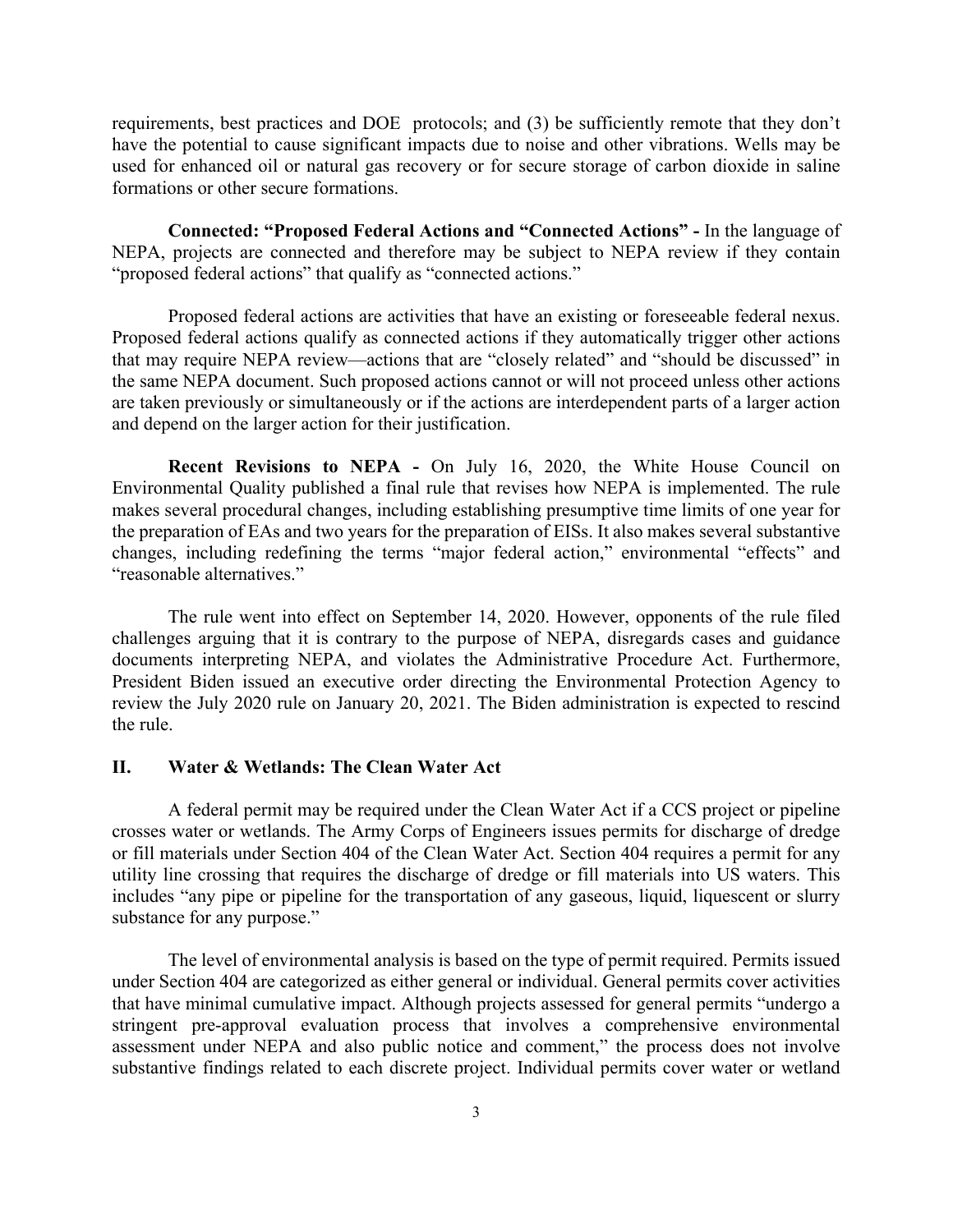crossings with potentially significant impact and require a more extensive evaluation process that involves consideration of alternatives and incorporation of compensatory mitigation.

# **III. History and Culture: The National Historic Preservation Act**

The National Historic Preservation Act (NHPA) may require federal review of a CCS project or pipeline if it has the potential to impact a federally recognized historic or cultural property. The NHPA's consultation and review process is designed to avoid or minimize harm to historic properties where "the area of potential effects" from a proposed project may result in changes to a property's character or use.

The NHPA requires federal agencies to consult with the Advisory Council on Historic Preservation and other stakeholders prior to taking an action that may affect a site "included in or eligible for inclusion" in the National Register of Historic Places. Sites may include "traditional cultural properties" that, due to their association with the cultural history, practice or traditions of Native American groups, rural communities or particular cultural groups "are important in maintaining the continuing cultural identity of the community." If a proposed CCS project or pipeline could impact historic or cultural properties, an agency must engage in the NHPA consultation process.

### **IV. Species and Habitat**

CCS projects or pipelines may require review of potential impacts to threatened or listed species under habitat protection and mitigation requirements. Federal laws such as the Endangered Species Act (ESA), the Migratory Bird Treaty Act (MBTA), and the Bald and Golden Eagle Protection Act prohibit developers from activities that are likely to result in a "take" of a protected species. The term "take" means to harass, harm, pursue, hunt, shoot, wound, kill, trap, capture or collect, or to attempt to engage in any such conduct. These statutes impose both civil and criminal penalties for take violations, including the prescriptive imposition of criminal penalties under the MBTA.

Before engaging in activities that are likely to result in a take, project developers must consult with the Fish and Wildlife Service (FWS) as part of NEPA or obtain an Incidental Take Permit under Section 10 of the ESA. They must also develop a habitat conservation plan. Based on FWS conclusions, projects may be required to redesign or reroute infrastructure or implement other "reasonable and prudent alternatives" to avoid takes of protected species. Alternatively, if a project must obtain an Incidental Take Permit, conditions for the implementation of measures to minimize the incidental taking's impact may be included in an Incidental Take Statement prepared by FWS. Developers, in coordination with agencies, may also agree to voluntary conservation measures through public-private conservation agreements or letters of commitment

#### **V. Air Quality: The Greenhouse Gas Reporting Program**

The federal Environmental Protection Agency's (EPA's) Greenhouse Gas Reporting Program (GHGRP) requires reporting of greenhouse gas (GHG) data and other relevant information from large GHG emission sources, fuel and industrial gas suppliers, and carbon oxide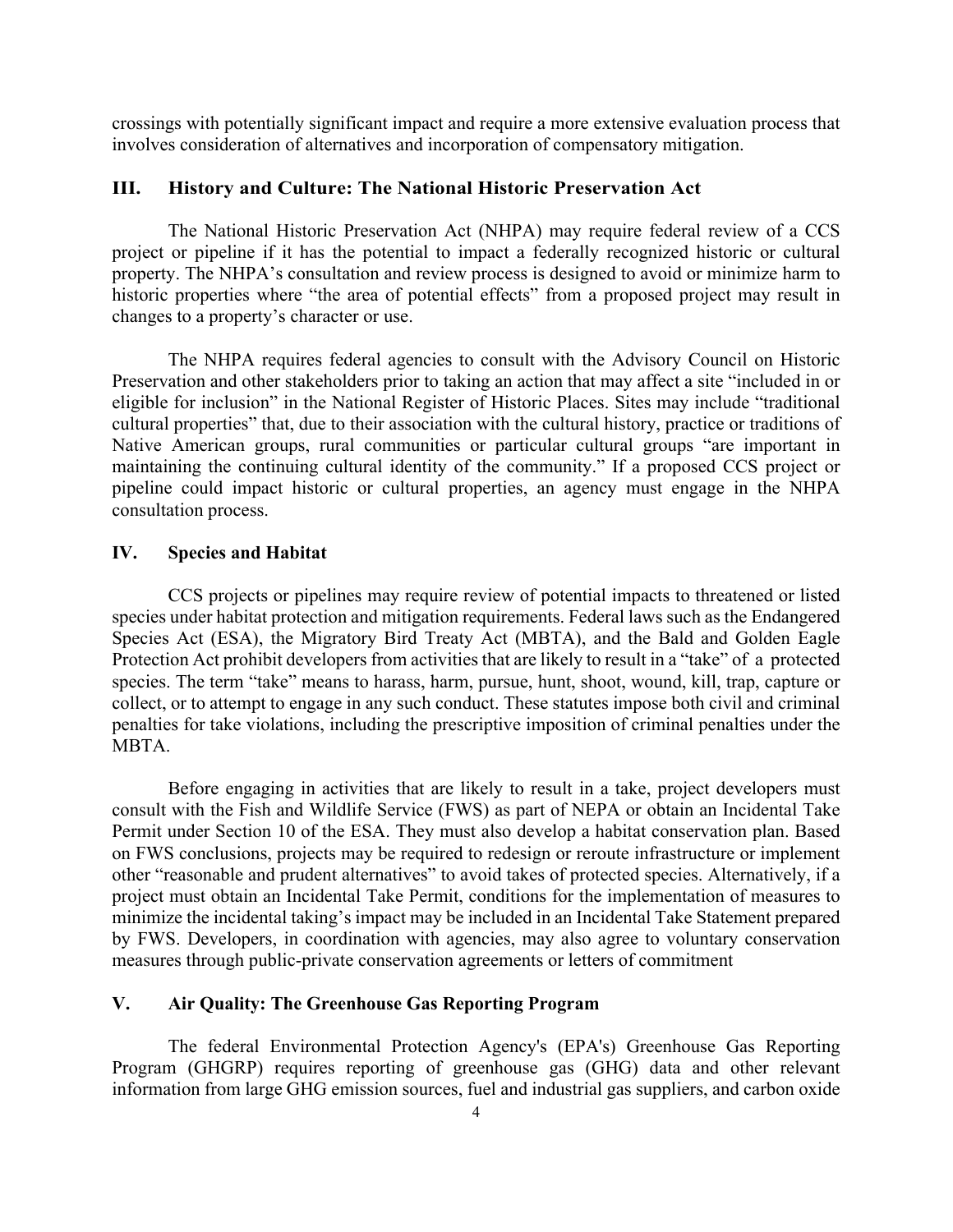injection sites in the US. This includes information regarding the capture, supply and underground injection of carbon oxide in the US. Approximately 8,000 facilities are required to report their emissions annually, and the reported data is made available to the public each year.

GHG emissions data from these activities are reported under several different subparts of the GHGRP regulations. Regulations governing suppliers of carbon dioxide (subpart PP) apply to facilities that capture carbon dioxide from industrial sources and process or extract it from natural carbon dioxide- bearing formations for supply into the economy. Regulations governing underground injection of carbon dioxide (subpart UU) apply to facilities that inject carbon dioxide underground for enhanced oil recovery, acid gas injection and disposal, carbon storage research and development, or for any other purpose other than geologic sequestration. Regulations governing geologic sequestration of carbon dioxide (subpart RR) apply to facilities conducting geologic sequestration and provide a mechanism for such facilities to monitor their own activities and report to the EPA about the amounts of carbon dioxide they sequester.

Facilities submit a plan for monitoring, reporting and verifying carbon dioxide sequestered underground. Once the plan is approved, facilities report basic information on carbon dioxide received for injection, data related to the amounts of carbon dioxide sequestered, and annual monitoring activities.

### **VI. Drinking Water: The Underground Injection Control Act**

The Safe Drinking Water Act (SDWA) requires the EPA to establish rules to protect underground sources of drinking water (USDW) from endangerment. The EPA developed the Underground Injection Control (UIC) program to protect USDW by setting rules for operating underground injection wells. The EPA has promulgated regulations and established minimum federal requirements for six classes of injection wells.

There are two primary UIC well classes that may include CCS projects with carbon dioxide injection. Class II wells are those used exclusively to inject fluids that are associated with oil and natural gas production (e.g., wastewater from hydraulic fracturing and fluids used for enhanced oil recovery (EOR)). Geologic storage of carbon dioxide associated with such operations can be incidental (for example, the storage of carbon dioxide associated with EOR). Class VI wells are those used to inject carbon dioxide into deep geologic formations for the purpose of storing carbon dioxide. The EPA established this well class separately from Class II to provide specific regulations for projects where the purpose is geologic storage.

It is important to note that the EPA has delegated primary regulatory authority (also referred to as "primacy") to many states to administer the UIC program. The EPA may grant primary authority to a state for all or part of the UIC program. In some jurisdictions, primacy for certain well classes may be shared with the EPA or divided between different states, territories, or tribal authorities. A state seeking UIC program primacy must demonstrate to the EPA that the state has jurisdiction over underground injection; state regulations meet or exceed the federal UIC requirements; and the necessary administrative, civil and criminal enforcement remedies are in place.